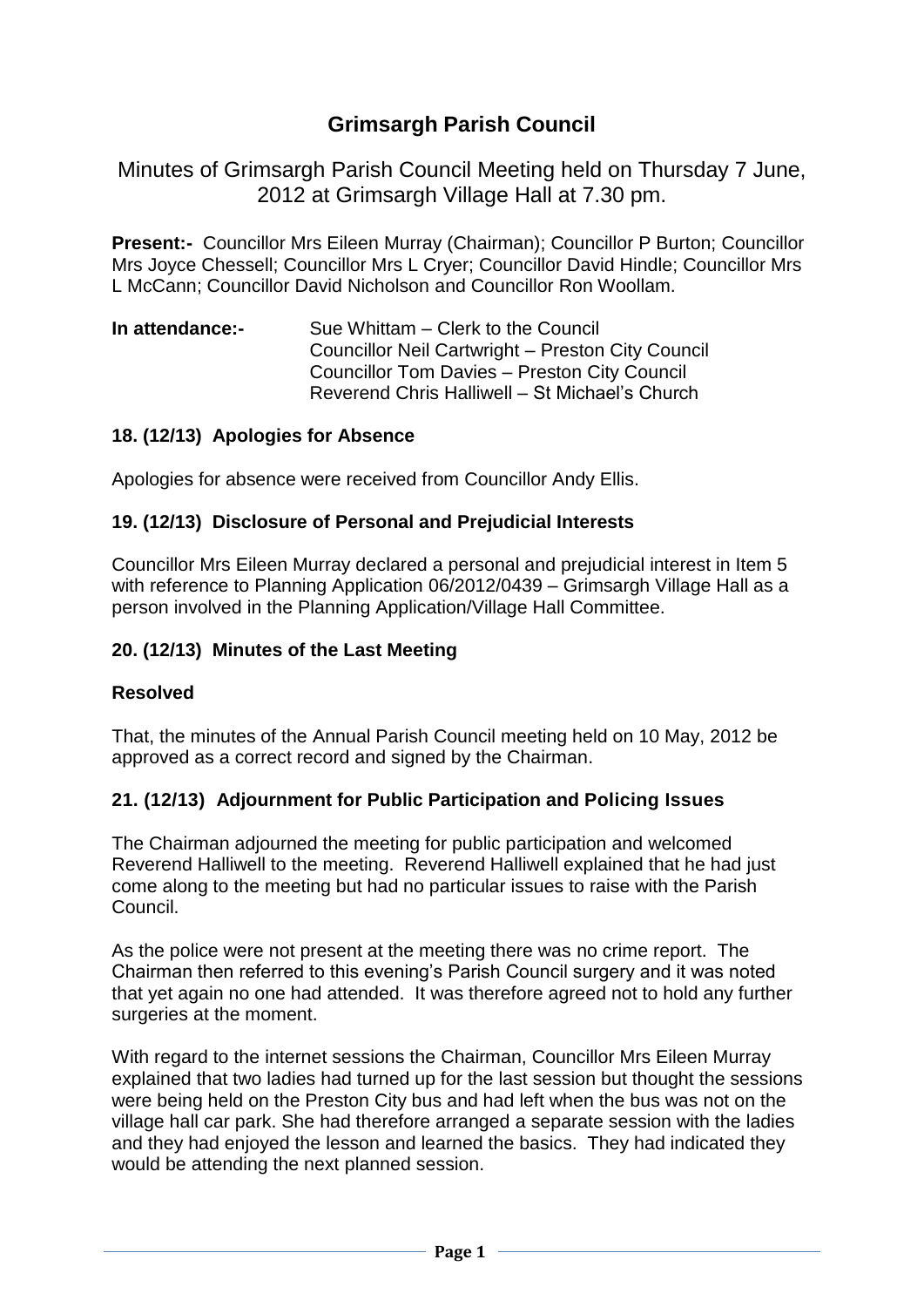The Clerk reported that the Parish Council had received two lovely letters – one from Mrs Siddle thanking the Parish Council for the help with the bench that had been installed on Old Railway Walk in memory of her husband, and also a letter from Mrs Sellers who thanked the Parish Council for the lovely bench in memory of Sam Sellers a former Parish Councillor. Councillor David Hindle also informed the Parish Council that he had received compliments from people about the quality and professionalism of the newsletter. There had also been many thanks from local residents with regard to the work done by the Parish Council in opposing the Hallam Land Management Planning Application.

Councillor David Hindle informed the Parish Council that he had given some information to Longridge news about the Preston Guild events and Field Day and the reporter had promised some good publicity.

The Clerk reported that she had received a letter from Preston City Council about Guild Civic Events. It was agreed that the Clerk should e mail the details to all the Parish Councillors for them to decide if they wished to attend.

Councillor Mrs Lynn McCann informed the Parish Council that The Hills play equipment had been removed. Councillor Peter Burton also raised his concern about a coach using The Hills car park as a coach park.

The Chairman, Councillor Mrs Murray also welcomed Councillor Neil Cartwright and Councillor Tom Davies to the meeting. Councillor Cartwright said he would be attending Grimsargh Field Day. Councillor Tom Davies thanked all who voted for him as he had been successful in the local elections. He also gave his apologies for the next meeting as he was due to have a knee operation.

The Chairman, Councillor Mrs Eileen Murray then reconvened the meeting.

#### **22. (12/13) Town and Country Planning Act, 1990**

(Councillor Mrs Eileen Murray left the room for consideration of Planning Application 06/2012/0439 as she was involved in the Planning Application/ village hall Committee).

The Parish Council gave consideration to the following Planning Applications:-

| 06/2012/0364 | 35 Waingate, Grimsargh, Preston. Erection of single<br>storey extension to rear and porch to front of dwelling,<br>extension to existing dormer to front and alterations to<br>pitch roof to form first floor extension to rear. |
|--------------|----------------------------------------------------------------------------------------------------------------------------------------------------------------------------------------------------------------------------------|
| 06/2012/0378 | 329 Preston Road Grimsargh, PR2 5JT. Erection of<br>porch canopy to side of dwelling and rendering of<br>external elevations.                                                                                                    |
| 06/2012/0441 | 225 Preston Road, Grimsargh, Preston. Erection of<br>detached outbuilding to rear of dwelling (following<br>demolition of existing outbuilding).                                                                                 |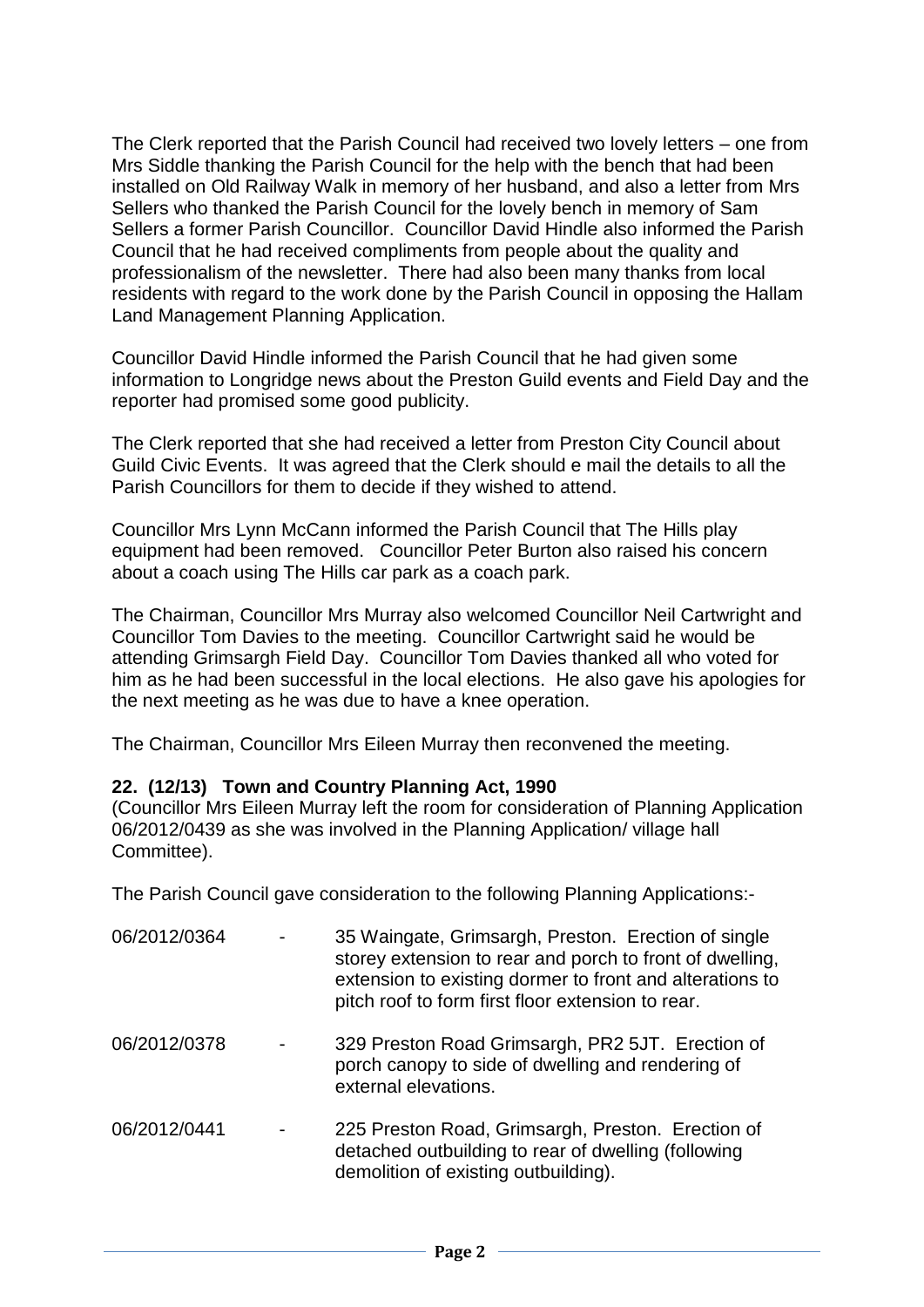06/2012/0439 - Grimsargh Village Hall, Preston Road, Grimsargh. Installation of 40no. solar panels to south facing roof Slope.

It was noted that the appeal by Fox Strategic Land & Property Limited against the decision by Preston City Council to refuse the Planning Application relating to the former Ridings Depot would take place on 27 June 2012 at 10.00 am at the Town Hall, Preston.

With regard to the Sites for Preston Preferred Options Consultation and in particular sites bordering Grimsargh, there was a general discussion on P20 – Land off Preston Road (Community use/extra care housing) – Councillor Mrs Joyce Chessell stated that this was objected to by the village in the past and that the Parish Plan still stands. The Chairman, Councillor Mrs Eileen Murray said that there was a need for extra care housing. Councillor Mrs Lynda Cryer said that a medical centre may reduce traffic as it may encourage people to walk to the medical centre rather than going by car. It was noted that there would be serious highways issues in relation to entering and exiting the medical centre if it was built. Councillor David Hindle said that there were perfectly adequate medical facilities nearby in Longridge and the Ribbleton.

It was agreed to keep an open view on this proposed site and comment that the Parish Council are aware of a need for extra care housing rather than primarily a medical centre.

With regard to P004 – Preston East, Junction 31A M6 (employment), and P049 Roman Road Farm/Cow Hill – the Parish Council objected to both these sites due to their proximity to the SSSI and the effect on local wildlife.

With regard to Policy AD2 Development within Existing Villages, and Policy EN2 Areas of Separation , the Parish Council was broadly in support of these policies but hoped that the City Council would take the wishes of the residents into account when considering planning applications.

With regard to traffic/highways/sustainable transport – the Parish Council felt that the consultation appeared to lack anything substantial with regard these issues. It was noted that the closing date for comments on this consultation was 2 July at 5.00 pm.

The Parish Council also gave consideration to the Ribble Valley Core Strategy Consultation. The Parish Council were concerned about the proposals to build additional houses in the Ribble Valley and their effect on the already congested roads in Grimsargh. Their Core Strategy appeared to lack anything substantial with regard to sustainable transport, traffic and highways and it was felt that Ribble Valley Borough Council needed to address these issues before any further houses were built. It was agreed that the Clerk should respond to Ribble Valley Borough Council with these comments by the closing date of 15 June.

#### **Resolved**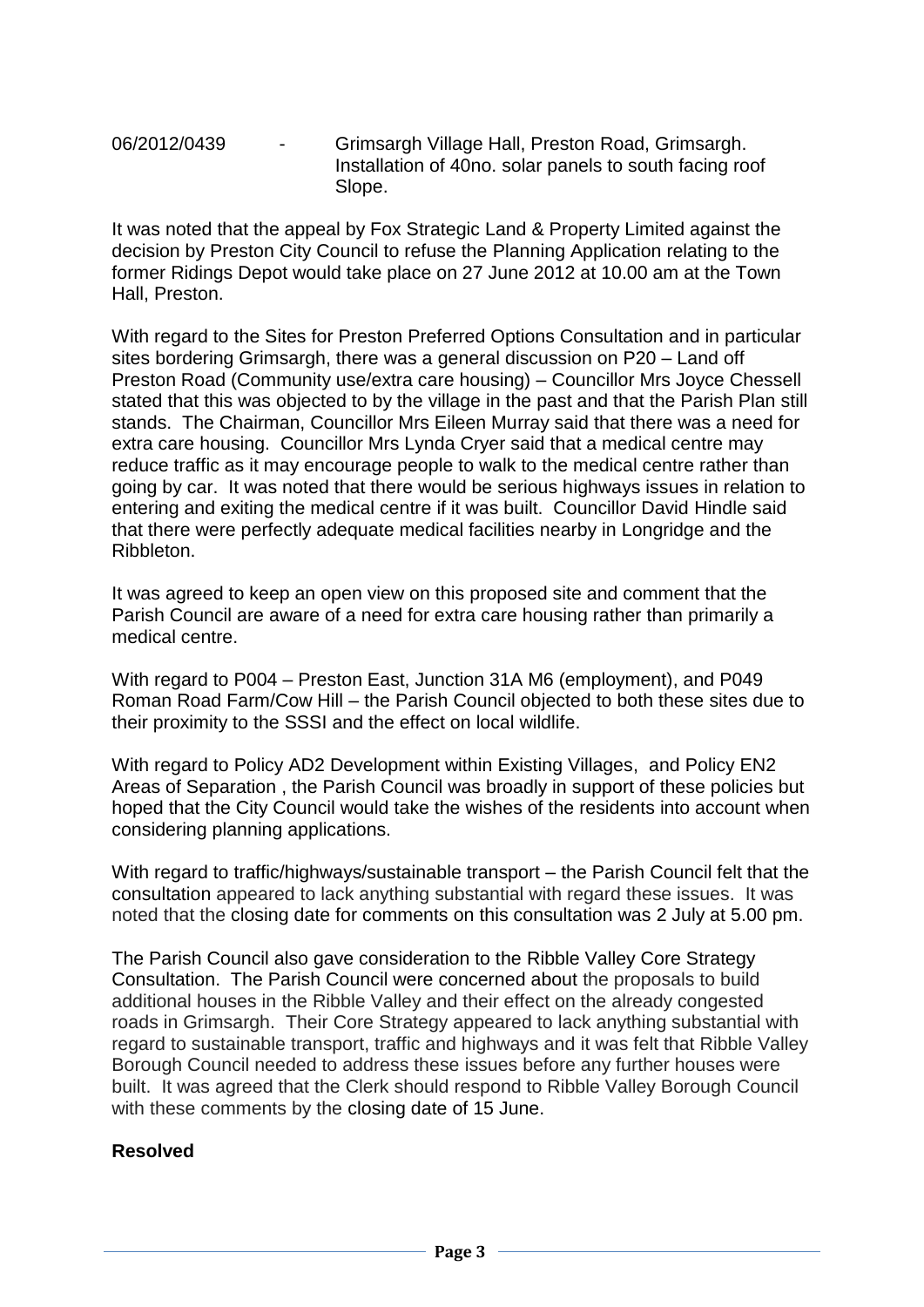1) That the Parish Council had no observations to make in respect of Planning Applications 06/2012/0364, 06/2012/0378, and 06/2012/0439.

2) That with regard to Planning Application 06/2012/0441 – 225 Preston Road, Grimsargh, the Parish Councillors should look at the application on the Preston City Council website and if they have they have any concerns to let the Clerk know so extra time can be granted from Preston City Council to enable the Parish Council to discuss at their next meeting.

3) That with regard to the Preferred Options – Sites for Preston Consultation – that the Clerk responds to the consultation with the comments as presented above.

4) That with regard to the Ribble Valley Core Strategy Consultation – that the Clerk responds to the consultation with the comments as presented above.

# **23. (12/13) Code of Conduct**

### **Resolved**

That the Parish Council reaffirms its adoption of the Code of Conduct 2007 until further guidance notes are published by NALC on the new proposed Code.

#### **24. (12/13) Lengthsman Contract and Lengthsman's Scheme**

The Clerk presented the draft contract for the Lengthsman for comment and approval. It was noted that the Lengthsman had asked for an extra clause to be included in the contract which stated "that if any large scale equipment is needed to be hired to carry out works in the village then the Parish Council will pay for the hire of this equipment, subject to prior agreement with the Clerk". This was agreed by the Parish Council.

With regard to the Lengthsman's Scheme, the Clerk reported that a letter had been received from Lancashire County Council that meant Parish Council's had to "opt in" to deliver public rights of way maintenance. A copy of the information and costings had been circulated with the agenda. The Parish Council would be paid for the work it carried out. It was noted that the County Council had given the hourly cost of £10 when it was currently recommended that the Lengthsman was paid between £12.00 and £12.50. It was agreed that the Clerk should check the rationale behind this.

### **Resolved**

1) That, subject to the additional clause as outlined above, the Lengthsman contract is approved for sign off by the Clerk.

2) That, the Parish Council agrees to "opt in" to deliver public rights of way maintenance for Lancashire County Council.

### **25. (12/13) Hill Side School, Ribchester Road, Longridge**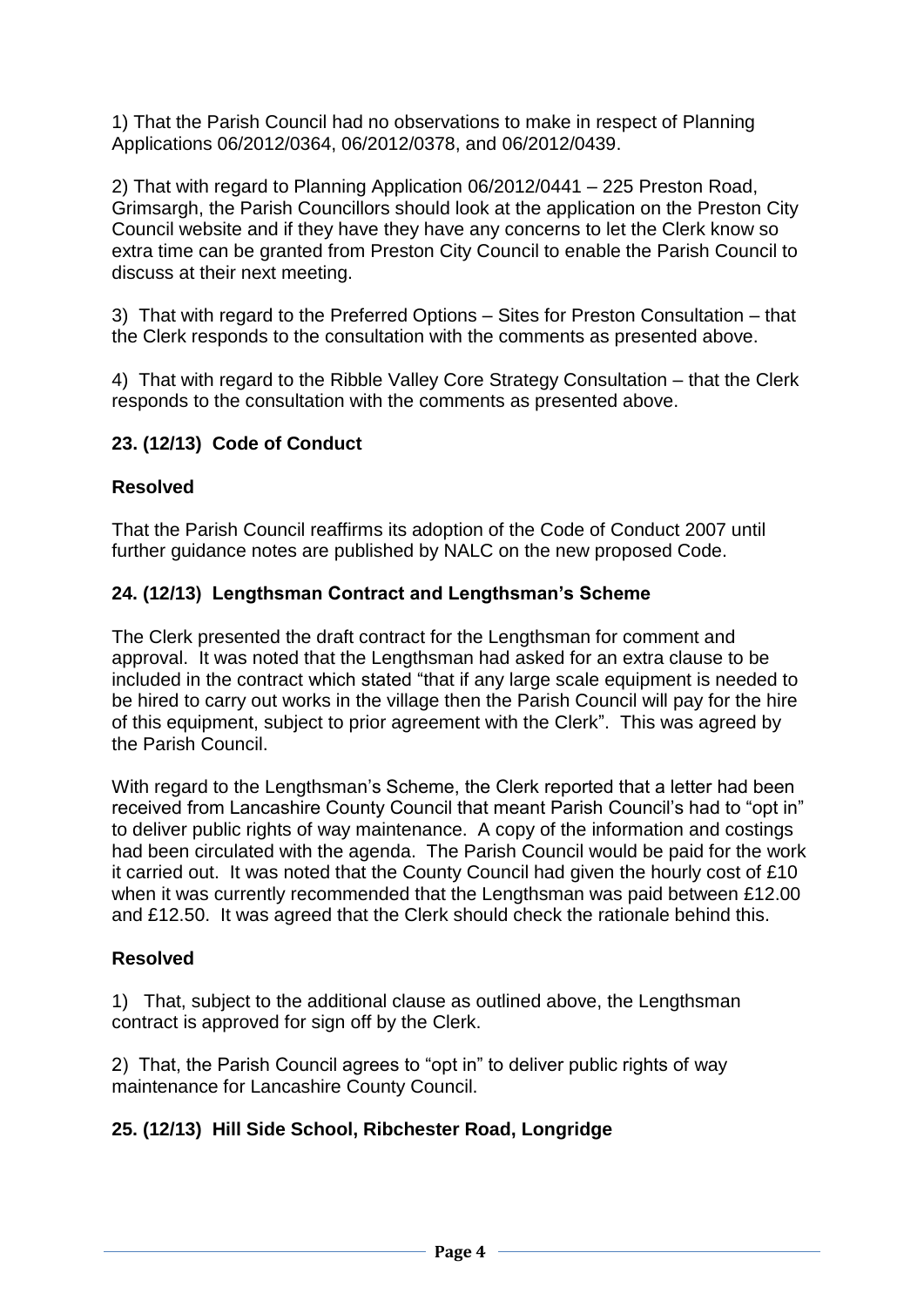The Clerk reported that a consultation document had been received from Lancashire County Council on the proposals to expand Hill Side School in Longridge from 60 to 90 places and to change the age range from 2-16 years to 3-19 years. An open event to discuss the proposals would be held at the school on 12 June at 2.00pm.

There was a discussion about the traffic near to the school and the concerns that this would increase if the numbers of pupils increased. However the Parish Council felt that it was beneficial for the pupils to travel nearer to home rather than to go out of the County to school.

### **Resolved**

That, the Parish Council has no objection to the proposals by Hill Side School to increase their pupil number and alter the age range, but the Clerk should ask the school to give consideration to better traffic management when the pupils are dropped off and collected from school.

### **26. (12/13) Preston Area Committee (PAC) and 3 Tier Forum**

The Chairman, Councillor Mrs Eileen Murray reported that Martin Putsey had given a presentation to the recent PAC meeting and he had outlined the process for responding to the Sites for Preston Consultation. It was noted that two members of the recently formed Ingol and Tanterton Neighbourhood Council had attended the meeting. The Chairman asked for any items for the next 3 Tier Forum and the Parish Council had no new issues to raise.

### **27. (12/13) Financial Matters, Budget and Banking**

It was noted that we currently had an estimated £28,136.63 in the bank as at 1 May 2012. It was noted that the Parish Council was still awaiting the June bank statement. The VAT reimbursement of £1,514.58 had now been received.

It was noted that the water bill for Nellie Carbis for 18 Feb – 15 May was £8.13 and this has been collected by Direct Debit on 30 May 2012.

It was also noted that the Audit Commission were currently carrying out a consultation on our satisfaction with our current external auditor BDO Ltd. The Parish Council could see no reason to raise any issues or concerns with the Audit Commission about BDO Ltd.

### **Resolved**

1) That, the following invoices be approved for payment

- Annual Insurance premium Zurich Municipal  $-3$  year agreement £465.48. (cheque no 000593).
- Sue Whittam Clerk 7 May, 14 May, 21 May, and 28 May = 4 weeks at £92 per week = total £368 (cheque no  $000594$ ).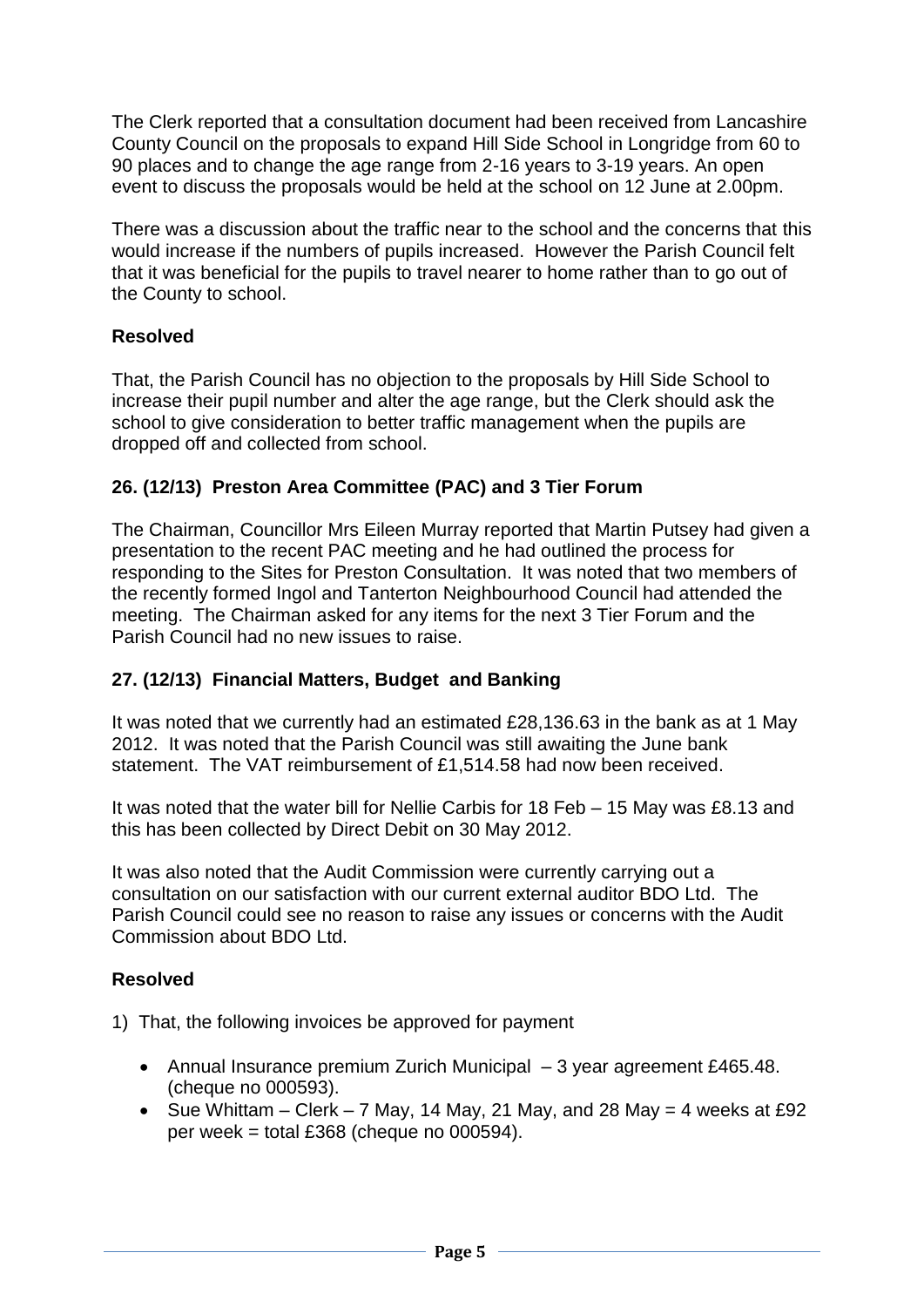- Adam Cooper Lengthsman 50 hours for May 2012  $@E11.50 = £575.00 +$ Materials £65 (for fixing benches) & repairs to Douglas Lane dog bin – total £640 + VAT  $\omega$  20% = £768.00 (cheque no 000595).
- Cllr Mrs Eileen Murray reimbursement for plants/compost as agreed at the last meeting £112 (cheque no 000596).
- Donna Kidd Internal Audit fee £50 (Cheque number 000597).

2) It was noted that the internal auditor had now completed her audit of the accounts and had found no issues.

3) The Parish Council approved the accounts and asset register for the year end 31 March 2012 as now presented and the Chairman signed three copies of the bank reconciliation. It was noted that the external audit date for the Parish Council was 18 June. The Annual Governance statement was approved by the Parish Council and signed by the Chairman.

# **28. (12/13) Training**

The Parish Council was asked to nominate members to attend the Chairmanship Training course being run by LALC on 21 November 2012. It was noted that this was a provisional date for the course and it would cost £25.00 per person.

Councillor David Nicholson expressed an interest in attending this course and the Clerk agreed to contact Councillor Andy Ellis, who was unable to attend the meeting, to see if he also wished to attend. The Clerk would then book the places with LALC.

### **29. (12/13) Parish Council Insurance**

The Parish Council approved the three year agreement with Zurich Municipal at a cost of £465.48 per annum as this provided the best value for money cover for the Parish Council's requirements.

### **30. (12/13) Correspondence/e mails and information**

The Clerk explained to the Parish Council that she was aware that the amount of information that was being circulated to the Parish Councillors was increasing. She asked the Parish Council if the amount of information being received was too much and if people had preferences for the type of information they would wish to receive.

The Parish Council felt that the Clerk should filter the information as appropriate and if she was unsure send it to all for information.

### **31. (12/13) Friends of Grimsargh Green (FoGG) – for information only**

Councillor Mrs Joyce Chessell informed the Parish Council that the wall had now been put up for the mosaic on the village green. Councillor Geoff Swarbrick who had given a lot of service and commitment to the village would unveil the completed mosaic on 17 June at 1.30pm.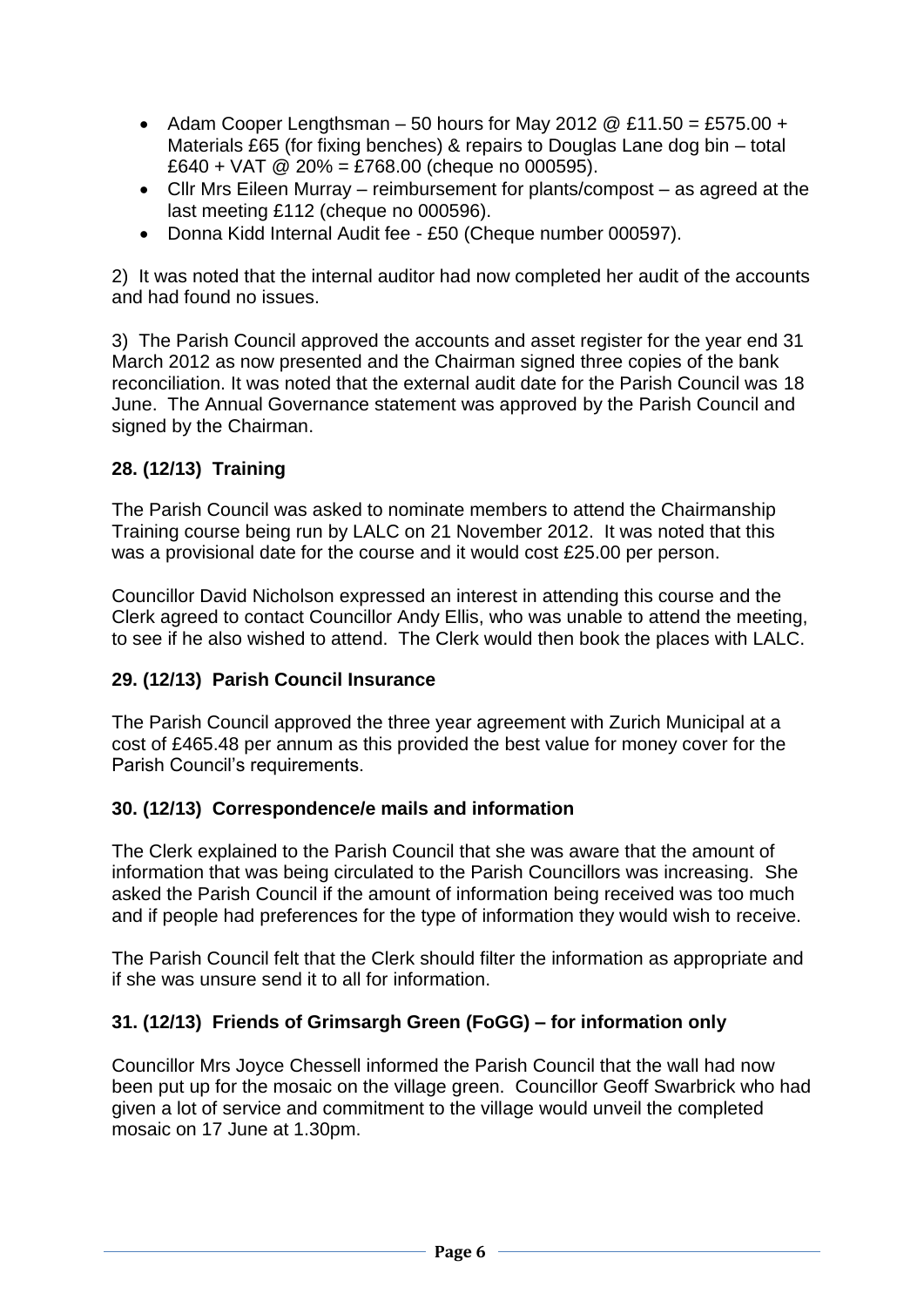Councillor Mrs Chessell also informed the meeting that she had received an update from Matt Kelly with regard to Queen Elizabeth II Fields in Trust – Jubilee status for the village green, and they had confirmed that the village green should be formally designated in the next two weeks.

With regard to the height restriction barrier a drawing showing an ornamental type barrier was circulated to the Parish Council. It was felt that the more ornamental barriers using the "Grimsargh Plough" metalwork would look better that the basic barrier.

With regard to the heritage walk board that had been agreed at the last meeting, Councillor Mrs Chessell said that she could see no issue with the board being placed on the car park next to the village green.

Councillor Mrs Chessell also referred to the lighting issue raised at the last meeting by Councillor Andy Ellis. She explained that the solar lights do not come on during the summer months and as far as she was aware no lights had been moved on the village green.

#### **Resolved**

That the report is received and noted.

#### **32. (12/13) Redrow Resident's Association – for information only**

Councillor David Nicholson gave an update on the Redrow Resident's Association. He explained that unfortunately due to the bad weather the Jubilee Lunch due to be held on 3 June had been cancelled.

He also informed the Parish Council that talks were progressing well between Redrow and Preston City Council and it was likely that the official handover of the estate could be transferred shortly.

#### **Resolved**

That the report is received and noted.

#### **33. (12/13) Clerk's Report – for information only**

The Clerk reported on the following matters for information:-

The bench for Mrs Siddle for the Old Railway Walk had now been installed by Adam and it looks lovely.

With regard to arranging a talk on Neighbourhood Planning/Parish Plans. The Clerk had spoken to Marion Gelder at LALC and she had informed me that the "expert" on Neighbourhood Planning will be giving a presentation to the LALC Annual Conference to be held on 22 September at the Leyland Hotel. By then they are hoping that it will be clearer about the role of the plans. The advice is at the moment to wait until then before looking at producing either a Neighbourhood Plan or